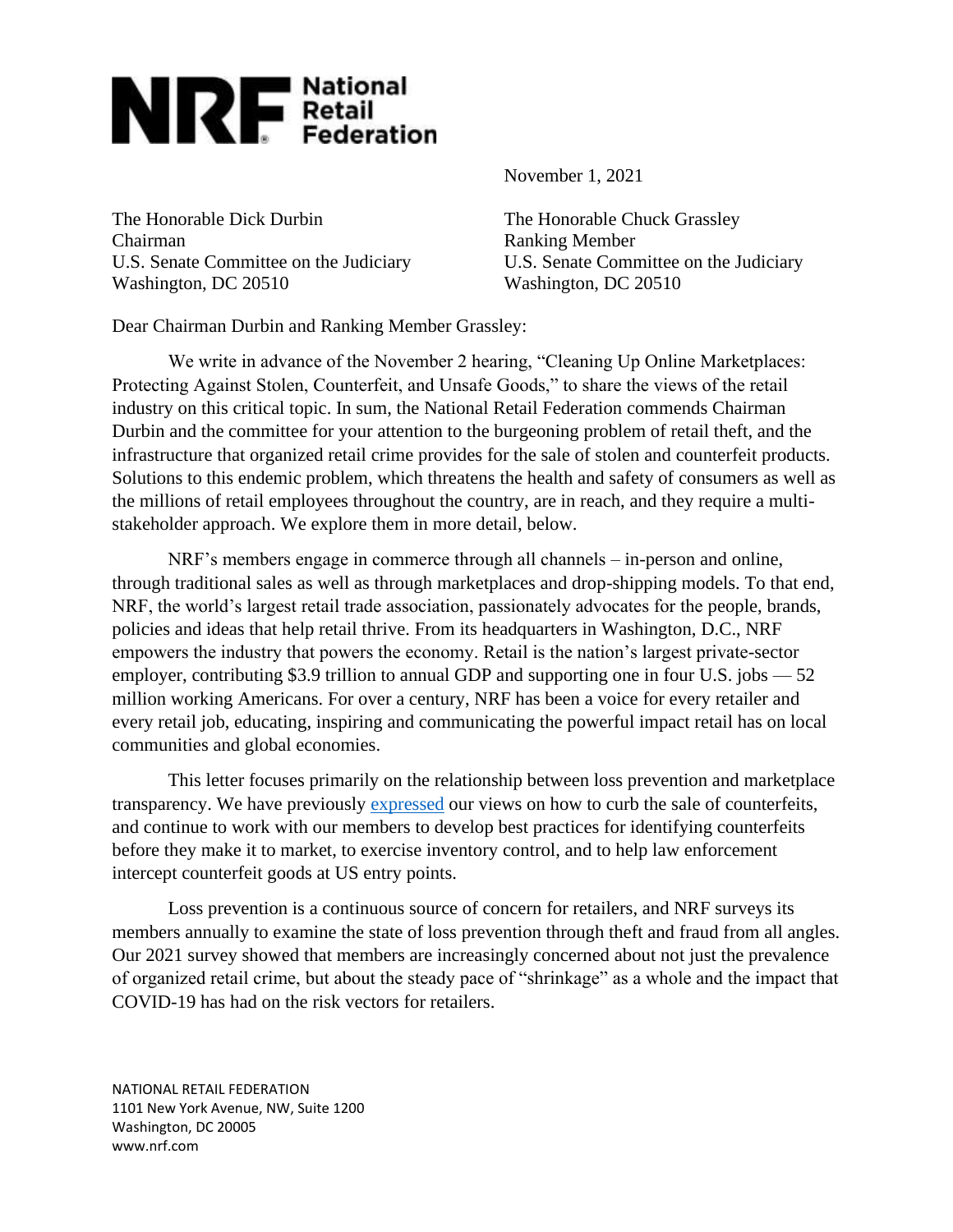National Retail Federation November 1, 2021 P a g e | **2**

While more than two-thirds of the survey's respondents (69 percent) said the pandemic resulted in an increase in overall risk for their organization, respondents specifically mentioned the impact on workplace violence (61 percent) and organized retail crime (57 percent).

Moreover, mandated store shutdowns and other shopping restrictions that occurred throughout 2020 had an impact on where fraudulent activity occurred. More than one-third (39 percent) of respondents said they saw the greatest increase in fraud in multichannel sales channels such as buy online pick up in store, up from 19 percent the year before. In contrast, just 28 percent said the greatest increase in fraud came from in-store-only sales, down from 49 percent the year before. The percent of those who pointed to online-only sales fraud remained flat.

The survey found that while the overall shrink rate remained relatively steady compared with 2019, it remains above the average of the last five years. Respondents reported an average shrink rate of 1.6 percent, unchanged from last year's high.

Other observations include:

- Apprehensions and prosecutions of dishonest employees are down compared with last year and with the five-year average. However, the cost per dishonest employee case is increasing. Half (50 percent) of respondents reported an average dollar loss of at least \$1,000 compared with 29 percent in 2019.
- As additional threats emerge, retailers are investing in more resources to safeguard their customers, employees and operations. Half (53 percent) of retailers said their companies are allocating additional technology resources and another 50 percent said they are allocating additional capital specific to LP equipment. In a shift from the last few years, there was a significant increase in those reporting they would dedicate additional staffing resources.
- Robberies are delivering tremendous windfalls to criminals. The average robbery costs a retailer \$7500 – a figure not seen since 2015.

As for ORC in particular, the majority of retailers (65 percent) agree that ORC gangs are exhibiting higher levels of aggression and violence than they did the year before. Retailers cited COVID-19, policing and changes to sentencing guidelines, and the growth of online marketplaces as top reasons behind the increase in ORC activity.

ORC gangs target a variety of stolen items including designer clothing (reported by 22 percent of retail respondents), laundry detergent (17 percent), designer handbags, allergy medicine, razors and high-end liquor (tied at 15 percent each), pain relievers (13 percent) and infant formula and teeth whitening strips (tied at 11 percent each).

The top five cities for ORC in the past year in order were Los Angeles, San Francisco/Oakland, Chicago, New York and Miami.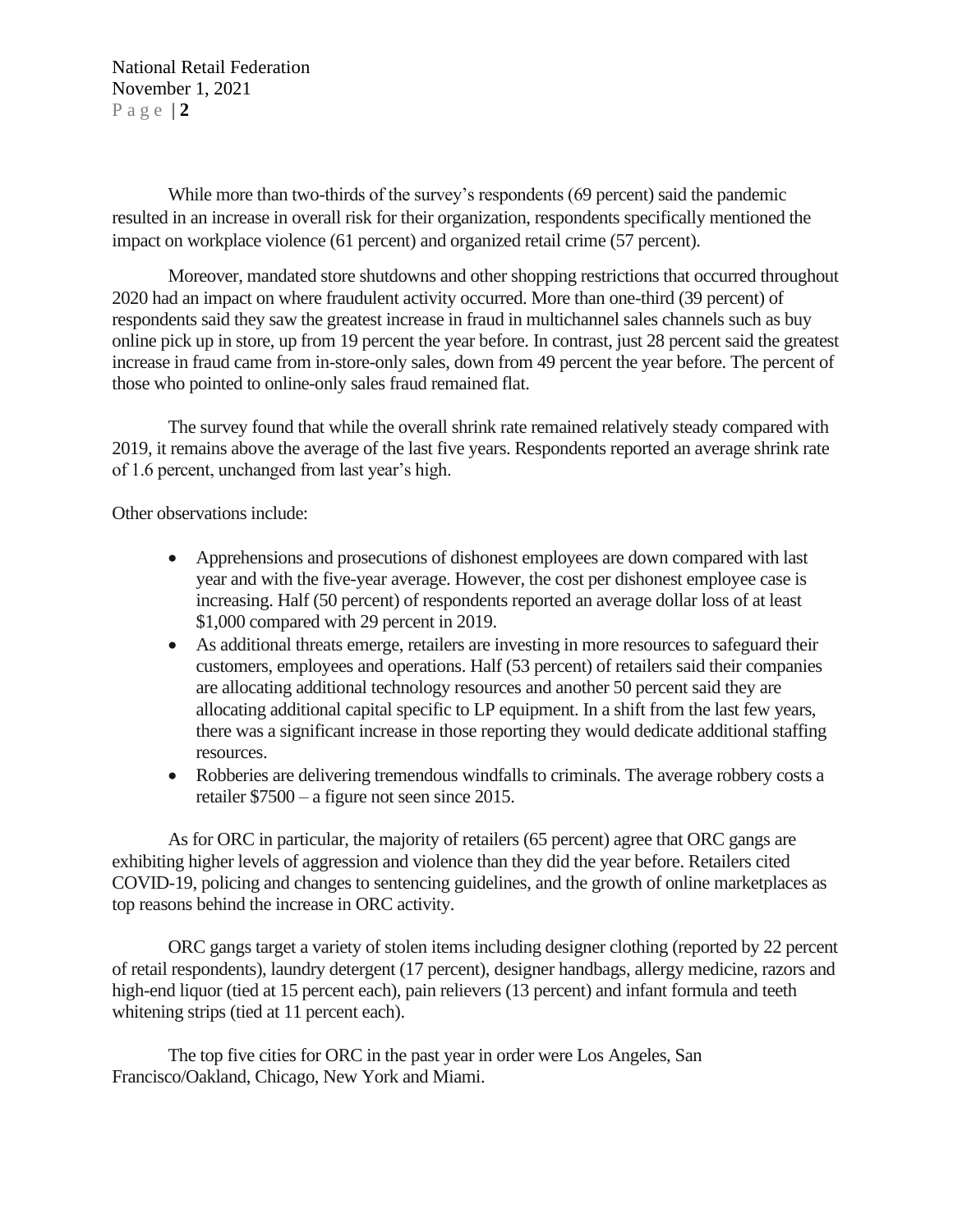National Retail Federation November 1, 2021 P a g e | **3**

With the size and scope of these threats continuing to grow, it is clear retailers need support from additional external resources, including lawmakers and law enforcement.

One fruitful avenue to address the rising incidence of organized retail crime is the INFORM Act ("Integrity, Notification, and Fairness in Online Retail Marketplaces for Consumers Act "). NRF is in strong support of transparency in marketplace sales, and our members are in favor of a tailored approach that provides consumers and law enforcement with verified information about high-volume sellers. We believe that the House bill, introduced by Representatives Schakowsky and Bilirakis (H.R. 5502), strikes the appropriate balance between requiring marketplaces to verify the identities of their biggest sellers, without impeding the flow of legal and legitimate commerce. The House bill provides more time for marketplaces to verify the identity of high-volume sellers once such a seller is covered by the Act, and allows marketplaces to verify the identity of individual high-volume sellers in ways other than asking for a government-issued ID. The House bill also provides privacy protections for high-volume sellers, while maintaining the goal of increased transparency. Finally, and most important to NRF members, H.R. 5502 provides for federal preemption of conflicting state laws. As more and more of NRF's members use marketplaces as one of many channels through which they provide consumers with innovative goods, it is critical that both marketplaces and sellers are subject to a uniform and predictable set of rules. Conflicting rules from multiple jurisdictions are simply not workable for a marketplace that allows its sellers to reach consumers in every state in the nation.

But marketplace transparency alone will not curb the incentive for organized criminals to take expensive goods by force and resell them, either on marketplaces or, more frequently, on the street. Organized crime is, by definition, sophisticated and highly responsive to attempts to thwart it. Without more, regulating marketplaces will result in a cat-and-mouse game, in which, for example, organized sellers of stolen goods could structure their sales to fall below the highvolume seller threshold, and sell across multiple marketplace platforms. Consequently, NRF believes that increased enforcement – to include data-sharing across law enforcement agencies and increased resources to fight the scourge of robbery – is critical to reducing the incidence of organized retail crime.

NRF has been working to develop new policy options to help address the challenge of organized retail crime. Our recommended policy focuses on remediating three key challenges associated with national efforts to counter organized retail crime:

• The lack of prioritization of organized retail crime within federal law enforcement – there is no single agency that has this as a high-priority mission, with respect to investigative coordination, developing intelligence on ORC groups, and engagement with state, local and tribal law enforcement;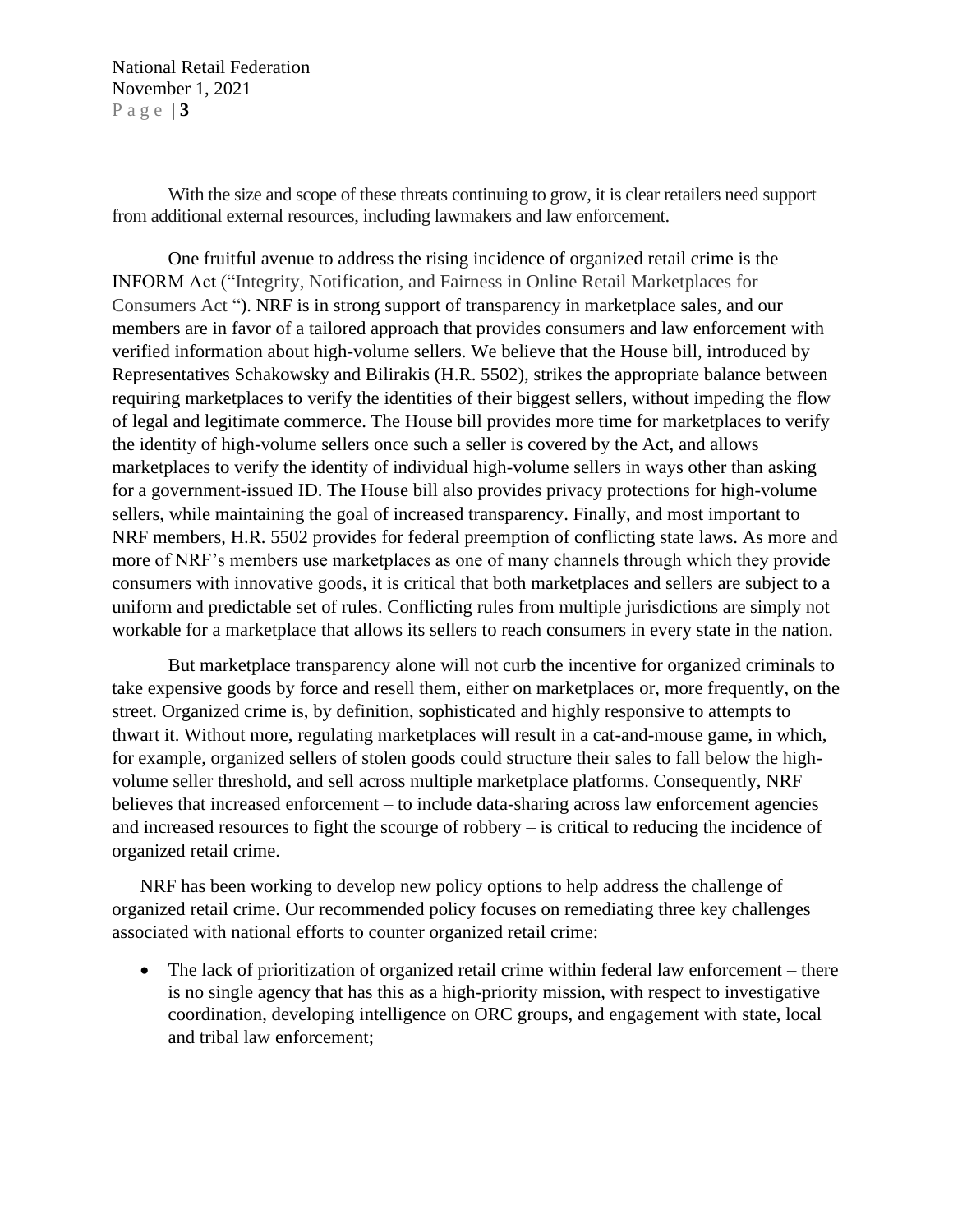- The lack of coordination among federal law enforcement agencies that have authorities related to organized retail crime – include the FBI, ICE Homeland Security Investigations, CBP, the Secret Service, and the US Postal Inspection Service; and
- That state, local and tribal law enforcement agencies frequently have insufficient resources and training to engage effectively in ORC investigations – to work with retailers and build complex cases that District Attorneys will take for prosecution.

To address these challenges, NRF is in favor of Congressional action that would accomplish the following:

- Establish a new federal Organized Retail Crime Coordination Center, located within ICE Homeland Security Investigations and staffed by other key federal law enforcement partners. Our initial assessment is that this is the best fit, given their trade and customs enforcement authorities and the fact that the Intellectual Property Rights Center – which has a related mission – is located within ICE HSI. State, local and tribal law enforcement agencies could detail officers to the Center, and they and the private sector would also have formal roles as advisors with respect to the Center
- Give the Center clear responsibilities to lead on ORC activities, including by developing national-level ORC intelligence picture, coordinating information-sharing and crossagency investigations, and serving as a center of expertise for training and technical assistance
- Establish regional federal, state, local and tribal law enforcement task forces at several ICE HSI field offices, as a pilot project before considering whether to expand more broadly
- Require DHS and DOJ to leverage and expand the focus of existing law enforcement grant, training and technical assistance programs so that they more actively prioritize organized retail crime

NRF believes that legislation like this – if appropriately funded and implemented – could make a significant difference in the fight against organized retail crime. Namely, such legislation would make it easier to move upstream and build cases against the leaders of the organized crime groups. And, importantly, the legislation would also improve understanding of the linkages between ORC and other types of organized crime.

NRF looks forward to continuing to work with the INFORM Act sponsors, the committee, and all interested lawmakers in both chambers, to address this very important issue and make sure that marketplaces remain safe for consumers to take advantage of the innovation, speed, and selection that the marketplace shopping experience continues to provide.